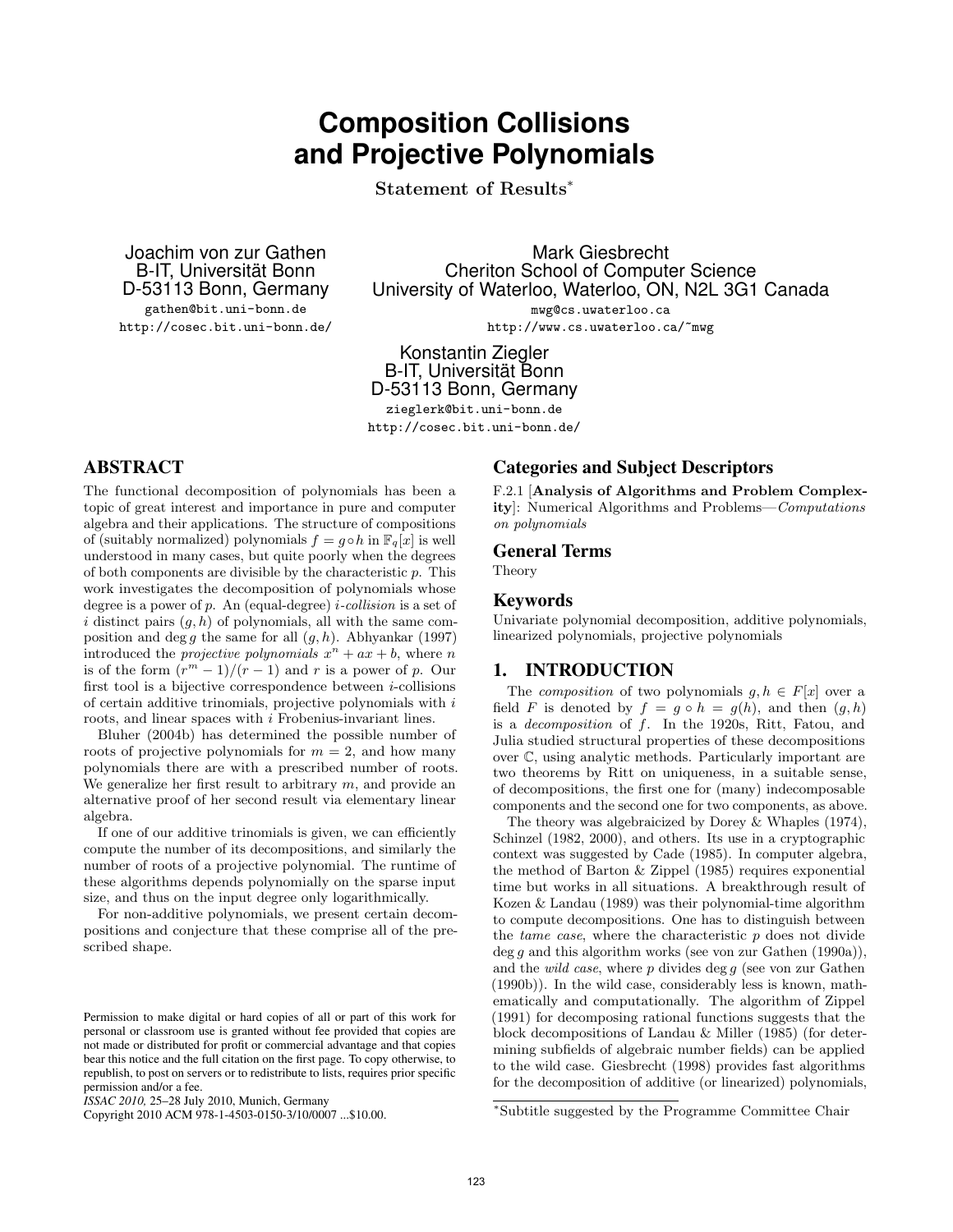in some sense an "extremely wild" case. We exploit their elegant structure here. An enumeration of number or structure of solutions in the wild case has defied both algebraic and computational analysis, and we attempt to address this here. Moreover, many of the algorithms we present here are sensitive to the sparse size of the input, as opposed to the degree, a property not exploited in the above-mentioned papers.

The task of counting compositions over a finite field of characteristic p was first considered in [Giesbrecht](#page-7-13) [\(1988\)](#page-7-13). [Von zur Gathen](#page-7-14) [\(2009\)](#page-7-14) presents general approximations to the number of decomposable polynomials. These come with satisfactory (rapidly decreasing) relative error bounds except when p divides  $n = \deg f$  exactly twice. The goal of the present work is to study the easiest of these difficult cases, namely when  $n = p^2$  and hence deg  $q = \deg h = p$ . However, many of our results are valid for more general powers of  $\boldsymbol{p}$ and stated accordingly.

We introduce the notion of an equal-degree  $i$ -collision of decompositions, which is a set of i pairs  $(g, h)$ , all with the same composition and deg g the same for all  $(g, h)$ . These are the only collisions we consider in this paper, and we omit the adjective "equal-degree" in the text. An  $i$ -collision is maximal if it is not contained in an  $(i + 1)$ -collision. After some preliminaries in [Section 2,](#page-1-0) we start in [Section 3](#page-2-0) with the particular case of additive polynomials. We relate the decomposition question to one about eigenspaces of the linear function given by the Frobenius map on the roots of  $f$ . This yields a complete description of all decompositions of certain additive trinomials in terms of the roots of the projective polynomials  $x^n + ax + b$ , introduced by [Abhyankar](#page-7-0) [\(1997\)](#page-7-0), where *n* is of the form  $(r^m - 1)/(r - 1)$ , for a power *r* of *p*. We prove that maximal  $i$ -collisions of additive polynomials of degree  $r^2$  exist only when i is 0, 1, 2 or  $r + 1$ , count their numbers exactly, and show their relation to the roots of projective polynomials for  $m = 2$ . In this case [Bluher](#page-7-1) [\(2004b\)](#page-7-1) has determined, the number of roots that can occur, namely 0, 1, 2, or  $r + 1$ , and also for how many coefficients  $(a, b)$  each case happens. We obtain elementary proofs of a generalization of her first result to arbitrary m and of her counts for  $m = 2$ . From the proof we obtain a fast algorithm (polynomial in  $r$  and  $log q$ ) to count the number of roots over  $\mathbb{F}_q$ , called *rational* roots. More generally, in [Section 4](#page-3-0) an algorithm is provided to enumerate the possible number of right components of an additive polynomial of any degree. A fast algorithm is then presented to count the number of right components of an additive polynomial of any degree, which is shown to be equivalent to counting rational roots of projective polynomials of arbitrary degree. We also demonstrate theorems and fast algorithms to count and construct indecomposable additive polynomials of prescribed degree. In [Section 5](#page-4-0) we actually construct and enumerate all additive polynomials of degree  $r^2$  with 0, 1, 2, or  $r + 1$ collisions and establish connections to the counts of [Bluher](#page-7-1) [\(2004b\)](#page-7-1) and [von zur Gathen](#page-7-14) [\(2009\)](#page-7-14).

In [Section 6](#page-5-0) we move from additive to general polynomials. Certain  $(r + 1)$ -collisions are derived from appropriate roots of projective polynomials. We conjecture that these are all possibilities and present results on general i-collisions with  $i \geq 2$  for  $r = p$  that support our conjecture.

Due to the page restriction, no proofs appear here. They can be found in the full version [\(von zur Gathen, Giesbrecht](#page-7-15) [& Ziegler, 2010\)](#page-7-15).

## <span id="page-1-0"></span>2. THE BASIC SETUP

We consider polynomials  $f, g, h \in \mathbb{F}_q[x]$  over a finite field  $\mathbb{F}_q$ of characteristic p. Then  $f = q \circ h = q(h)$  is the *composition* of g and h,  $(g, h)$  is a decomposition of f, and g and h are a left and right component, respectively, of f. Furthermore, f is decomposable if such  $(g, h)$  exist with deg g, deg  $h \geq 2$ , and indecomposable otherwise.

We call  $f$  *original* if its graph passes through the origin, that is, if  $f(0) = 0$ . Composition with linear polynomials introduces inessential ambiguities in decompositions. If  $f =$  $g \circ h, a \in \mathbb{F}_q^{\times}$ , and  $b \in \mathbb{F}_q$ , then  $af + b = (ag + b) \circ h$ . Thus we may assume  $f$  to be monic original. Furthermore, if  $a = \text{lc}(h)^{-1}$  and  $b = -ah(0)$ , then  $f = g \circ h = g((x - b)a^{-1}) \circ$  $(ah+b)$  and the right component is monic original. Therefore we may also assume  $h$  to be monic original, and then  $g$  is so automatically. We thus consider the following two sets:

 $P_n(\mathbb{F}_q) = \{f \in \mathbb{F}_q[x] : f \text{ is monic and original of degree } n\},\$  $D_n(\mathbb{F}_q) = \{f \in P_n(\mathbb{F}_q): f \text{ is decomposable}\}.$ 

We usually leave out the argument  $\mathbb{F}_q$ . The size of the first set is  $\#P_n = q^{n-1}$ , and determining (exactly or approximately)  $#D_n$  is one of the goals in this business. The number of all or all decomposable polynomials of degree  $n$ , not restricted to  $P_n$ , is  $\#P_n$  or  $\#D_n$ , respectively, multiplied by  $q(q-1)$ .

First, we consider the additive or linearized polynomials, which have a mathematically rich and highly useful structure in finite fields. First introduced in [Ore](#page-7-16) [\(1933\)](#page-7-16), they play an important role in the theory of finite and function fields, and they have found many applications in codes and cryptography. See [Lidl & Niederreiter](#page-7-17) [\(1983\)](#page-7-17), Chapter 3, for an introduction and survey over finite fields.

We focus on additive polynomials over finite fields, though some of these results will hold more generally in characteristic p. We take a power r of p and a power q of r. Let

$$
\mathbb{F}_q[x;r] = \{ \sum_{0 \le i \le m} a_i x^{r^i} : m \in \mathbb{Z}_{\ge 0}, a_0, \dots, a_m \in \mathbb{F}_q \}
$$

be the ring of r-additive (or linearized, or simply additive) polynomials over  $\mathbb{F}_q$ . These are the polynomials such that  $f(\alpha a + \beta b) = \alpha f(a) + \beta f(b)$  for any  $\alpha, \beta \in \mathbb{F}_r$ , and for any  $a, b \in \overline{\mathbb{F}}_q$ , where  $\overline{\mathbb{F}}_q$  is an algebraic closure of  $\mathbb{F}_q$ . The additive polynomials form a (non-commutative) ring under the usual addition and composition. It is a principal left (and right) ideal ring with a left (and right) Euclidean algorithm.

An additive polynomial is squarefree if  $f'$  (the derivative of  $f$ ) is nonzero, meaning that the linear coefficient of  $f$ is nonzero. If  $f \in \mathbb{F}_q[x; r]$  is squarefree of degree  $r^m$ , then the set of all roots of f form an  $\mathbb{F}_r$ -vector space in  $\mathbb{F}_r$  of dimension m. Conversely, for any finite dimensional  $\mathbb{F}_r$ vector space  $\Pi$  $W \subseteq \overline{\mathbb{F}}_r$ , the lowest degree polynomial  $f =$  $a\in W(x-a) \in \overline{\mathbb{F}_r}[x]$  with W as its roots is a squarefree radditive polynomial. Let  $\sigma_q$  denote the qth power Frobenius automorphism on  $\overline{\mathbb{F}}_q$  over  $\mathbb{F}_q$ . If W is invariant under  $\sigma_q$ , then  $f \in \mathbb{F}_q[x; r]$ .

We have

$$
x^p \circ h = \sigma_p(h) \circ x^p
$$

<span id="page-1-1"></span>for  $h \in \mathbb{F}_q[x]$ , where  $\sigma_p$  is the Frobenius automorphism on  $\mathbb{F}_q$  over  $\mathbb{F}_p$ , which extends to polynomials coefficientwise. If deg  $h = p$  and  $h \neq x^p$ , this is a 2-collision and called a Frobenius collision. It is never part of *i*-collisions with  $i \geq 3$ .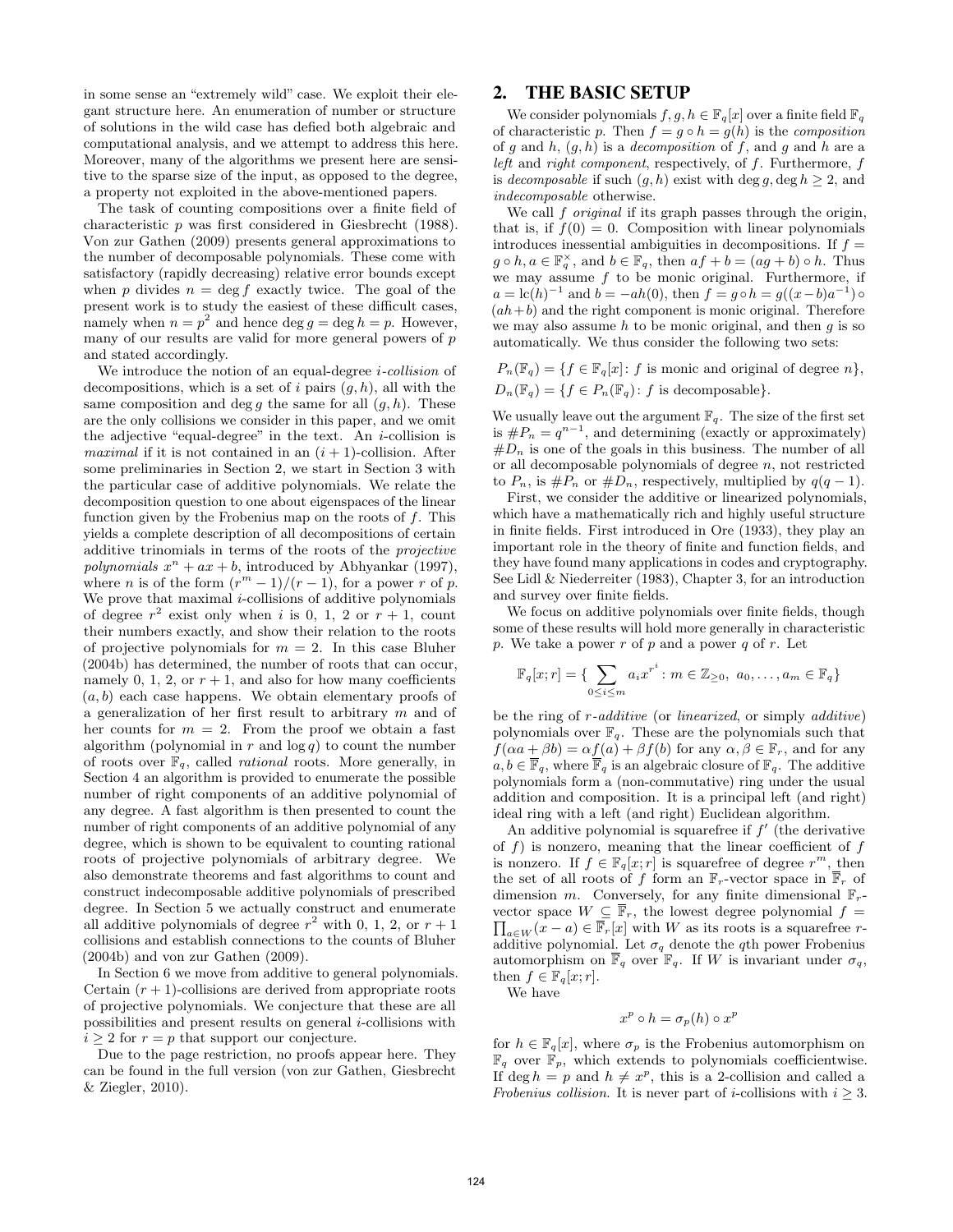LEMMA 2.1. Let  $S \in \mathbb{F}_r^{m \times m}$  be the matrix representing the Frobenius  $\sigma_q$ . There is a bijection between S-invariant subspaces of  $\mathbb{F}_r^{m \times 1}$  and right components  $h \in \mathbb{F}_q[x; r]$  of f.

We present two related approaches to investigate  $f \in$  $\mathbb{F}_q[x; r]$  of degree  $r^2$ . The first, working with normal forms of the Frobenius operator on the space of roots of  $f$ , gives a straightforward classification of the number of possible decompositions, though provides less insight into how many polynomials fall into each class. The second uses more structural information about the ring of additive polynomials and provides complete information on both the number of decompositions and the number of polynomials with each type of decomposition.

A non-squarefree  $f = x^{r^2} + ax^r \in \mathbb{F}_q[x; r]$  is a 2-collision if  $a \neq 0$  and has a unique decomposition if  $a = 0$ .

Closely related to decompositions are the following objects. Let r be a power of p,  $m \geq 1$ , and  $\varphi_{r,m} = (r^m - 1)/(r - 1)$ . [Abhyankar](#page-7-0) [\(1997\)](#page-7-0) introduced the projective polynomials

$$
\Psi_m^{(a,b)} = x^{\varphi_{r,m}} + ax + b
$$

which have, over appropriate fields, nice Galois groups such as general linear or projective general linear groups. We assume q to be a power of r, and have for  $m = 2$ 

$$
\Psi_2^{(a,b)} = x^{r+1} + ax + b \tag{2.1}
$$

with  $a, b \in \mathbb{F}_q$ . In the case  $ab \neq 0$ , [Bluher](#page-7-1) [\(2004b\)](#page-7-1) has proven an amazingly precise result about the number of nonzero roots of  $(2.1)$ . Namely, this number is  $0, 1, 2$ , or  $r + 1$ , and she has exactly determined the number of parameters  $(a, b)$ for which each of the four possibilities occurs. In the case  $a = 0$ , the corresponding number is given in [von zur Gathen](#page-7-18) [\(2008\)](#page-7-18), Lemma 5.9.

Projective polynomials appear naturally in many situations. [Bluher](#page-7-19) [\(2004a\)](#page-7-19) used them to construct strong Davenport pairs explicitly and [Dillon](#page-7-20) [\(2002\)](#page-7-20) to build families of difference sets with certain Singer parameters. [Bluher](#page-7-21) [\(2003\)](#page-7-21) proved the equivalence of two such difference sets, using again projective polynomials and they played a central role in tackling the question of when a quartic power series over  $\mathbb{F}_q$  is actually hyperquadratic [\(Bluher & Lasjaunias, 2006\)](#page-7-22).

[Helleseth, Kholosha & Johanssen](#page-7-23) [\(2008\)](#page-7-23) used projective polynomials to find m-sequences of length  $2^{2k} - 1$  and  $2^k - 1$ . [Helleseth & Kholosha](#page-7-24) [\(2010\)](#page-7-24) studied projective polynomials further, providing criteria for the number of zeros in a field of characteristic 2, not assuming  $q$  to be a power of  $r$ . [Zeng,](#page-7-25) [Li & Hu](#page-7-25) [\(2008\)](#page-7-25) applied the techniques of [Bluher](#page-7-1) [\(2004b\)](#page-7-1) to study certain p-ary codes.

# <span id="page-2-0"></span>3. ADDITIVE AND PROJECTIVE POLYNO-MIALS

We assume that  $q$  is a power of  $r$  and  $r$  is a power of the characteristic p of  $\mathbb{F}_q$ . In this section we establish a general connection between decompositions of certain additive polynomials and roots of projective polynomials, and characterize the possible numbers of rational roots of the latter.

<span id="page-2-5"></span>LEMMA 3.1. Let  $m \geq 1$ ,  $f = x^{r^m} + ax^r + bx$  and  $h =$  $x^r - h_0x$  be in  $\mathbb{F}_q[x; r]$  with  $a, b, h_0 \in \mathbb{F}_q$ . Then  $f = g \circ h$  for some  $g \in \mathbb{F}_q[x; r]$  if and only if  $\Psi_m^{(a,b)}(h_0) = 0$ .

<span id="page-2-3"></span>This lemma and Lemma [2.1](#page-1-1) are the building blocks for the powerful equivalences summarized as follows.

PROPOSITION 3.2. Let r be a power of p,  $m \geq 1$ ,  $a, b \in \mathbb{F}_q$ and  $f = x^{r^m} + ax^r + b$ . There is a one-to-one correspondence between any two of the following sets.

- right components of  $f$  with degree  $r$ ,
- roots of  $\Psi_m^{(a,b)}$ ,
- $\sigma_q$ -invariant linear subspaces of  $V_f$  with dimension 1.

More generally, assume that  $f \in \mathbb{F}_q[x; r]$  is any additive polynomial of degree  $r^m$ . We now list the possible numbers of right components in  $\mathbb{F}_q[x; r]$ . A rational Jordan form has the shape

<span id="page-2-2"></span>
$$
S = \text{diag}(J_{\alpha_1}^{e_{11}}, \dots, J_{\alpha_1}^{e_{1k_1}}, \dots, J_{\alpha_\ell}^{e_{\ell_1}}, \dots, J_{\alpha_\ell}^{e_{\ell k_\ell}}) \in \mathbb{F}_r^{m \times m},
$$
  
where 
$$
J_{\alpha_i}^{e_{ij}} = \begin{pmatrix} C_{\alpha_i} & I_{s_i} & 0 \\ & \ddots & \ddots \\ & & \ddots & I_{s_i} \\ & & & C_{\alpha_i} \end{pmatrix} \in \mathbb{F}_r^{e_{ij}s_i \times e_{ij}s_i}, \quad (3.1)
$$

and  $\alpha_1, \ldots, \alpha_\ell \in \overline{\mathbb{F}}_r$  are the distinct non-conjugate roots of the characteristic polynomial of S (i.e., eigenvalues),  $C_{\alpha_i} \in$  $\mathsf{F}_r^{s_i \times s_i}$  is the companion matrix of  $\alpha_i$  (assuming  $[\mathbb{F}_r[\alpha_i]$ ):  $\mathbb{F}_r] = s_i$  and  $I_{s_i}$  is the  $s_i \times s_i$  identity matrix.

<span id="page-2-1"></span>Let  $V_f$  be the  $\mathbb{F}_r$ -vector space of roots, and  $S \in \mathbb{F}_r^{m \times m}$ the matrix representation of the Frobenius operation  $\sigma_q$  on  $\overline{\mathbb{F}}_r$ . It is well-known (see, e.g. [Giesbrecht](#page-7-26) [\(1995\)](#page-7-26)) that every matrix in  $\mathbb{F}_r^{m \times m}$  is similar to one in rational Jordan form, and the number and multiplicity of eigenvectors is preserved by this transformation. Thus, we may assume  $S$  to be of the form described in [\(3.1\)](#page-2-2). Since we are only interested here in  $\sigma_q$ -invariant subspaces of dimension 1, we ignore for now all  $\alpha_i$  which are not in  $\mathbb{F}_r$ . The number of A-invariant lines – one dimensional subspaces invariant under  $A$  — is described as follows.

THEOREM 3.3. If  $A \in \mathbb{F}_r^{m \times m}$  has rational Jordan normal form as in  $(3.1)$ , then the number of A-invariant lines in  $\mathbb{F}_r^{m\times 1}$  is

$$
\sum_{\substack{1\leq i\leq\ell\\ \alpha_i\in {\mathbb F}_r}} \varphi_{r,k_i}.
$$

For example, in  $\mathbb{F}_r^{3\times 3}$  we can list all matrix classes and the number of 1-dimensional invariant subspaces as follows:

$$
\begin{pmatrix}\n\alpha_1 & \alpha_1 \\
r^2 + r + 1 & r + 1\n\end{pmatrix}, \quad\n\begin{pmatrix}\n\alpha_1 & \alpha_1 \\
\alpha_1 & \alpha_1 \\
r + 1 & 1\n\end{pmatrix}, \quad\n\begin{pmatrix}\n\alpha_1 & \alpha_1 \\
\alpha_1 & \alpha_1 \\
r + 2 & 3\n\end{pmatrix}, \quad\n\begin{pmatrix}\n\alpha_1 & \alpha_1 \\
\alpha_1 & \alpha_1 \\
r + 2 & 3\n\end{pmatrix}, \quad\n\begin{pmatrix}\n\alpha_1 & \alpha_2 \\
\alpha_2 & \alpha_3\n\end{pmatrix}, \quad\n\begin{pmatrix}\n\alpha_1 & \alpha_2 \\
\alpha_1 & \alpha_1 \\
r + 2 & 3\n\end{pmatrix}, \quad\n\begin{pmatrix}\n\alpha_1 & \alpha_2 \\
\alpha_1 & \alpha_2 \\
r + 2 & 3\n\end{pmatrix}, \quad\n\begin{pmatrix}\n\alpha_1 & \alpha_2 \\
\alpha_1 & \alpha_2 \\
r + 2 & 3\n\end{pmatrix}, \quad\n\begin{pmatrix}\n\alpha_1 & \alpha_2 \\
\alpha_1 & \alpha_2 \\
r + 2 & 3\n\end{pmatrix}, \quad\n\begin{pmatrix}\n\alpha_1 & \alpha_2 \\
\alpha_1 & \alpha_2 \\
r + 2 & 3\n\end{pmatrix}, \quad\n\begin{pmatrix}\n\alpha_1 & \alpha_2 \\
\alpha_1 & \alpha_2 \\
r + 2 & 3\n\end{pmatrix}, \quad\n\begin{pmatrix}\n\alpha_1 & \alpha_2 \\
\alpha_1 & \alpha_2 \\
r + 2 & 3\n\end{pmatrix}, \quad\n\begin{pmatrix}\n\alpha_1 & \alpha_2 \\
\alpha_1 & \alpha_2 \\
r + 2 & 3\n\end{pmatrix}, \quad\n\begin{pmatrix}\n\alpha_1 & \alpha_2 \\
\alpha_2 & \alpha_3\n\end{pmatrix}, \quad\n\begin{pmatrix}\n\alpha_1 & \alpha_2 \\
\alpha_2 & \alpha_3\n\end{pmatrix}, \quad\n\begin{pmatrix}\n\alpha_1 & \alpha_2 \\
\alpha_2 & \alpha_3\n\end{pmatrix}, \quad\n\begin{pmatrix}\n\alpha_1 & \alpha_2 \\
\alpha_2 & \alpha_3\n\end{pmatrix}, \quad\n\begin{pmatrix}\n\alpha_1 & \alpha_2 \\
\alpha_2 & \alpha_3\n\end{pmatrix}, \quad\n\begin{pmatrix}\n\alpha_1 & \alpha_2 \\
\alpha_
$$

where the number of 1-dimensional invariant subspaces is listed beneath each matrix. Empty boxes indicate companion blocks associated with eigenvalues not in  $\mathbb{F}_r$ .

For a positive integer  $m$ , let  $\Pi_m$  be the set of partitions  $\pi = (s_1, \ldots, s_k)$  with positive integers  $s_i$  and  $s_1 + \cdots + s_k = m$ , for any  $\pi \in \Pi_m$ , let  $\varphi_r(\pi) = \varphi_{r,s_1} + \varphi_{r,s_2} + \cdots + \varphi_{r,s_k}$  and  $\varphi_r(\Pi_m) = {\varphi_r(\pi) : \pi \in \Pi_m}.$ 

<span id="page-2-4"></span>THEOREM 3.4. We consider the set

$$
S_{q,r,m} = \{ i \in \mathbb{N} : \exists f \in \mathbb{F}_q[x; r], \deg f = r^m,
$$
  
*f has a maximal i-collision*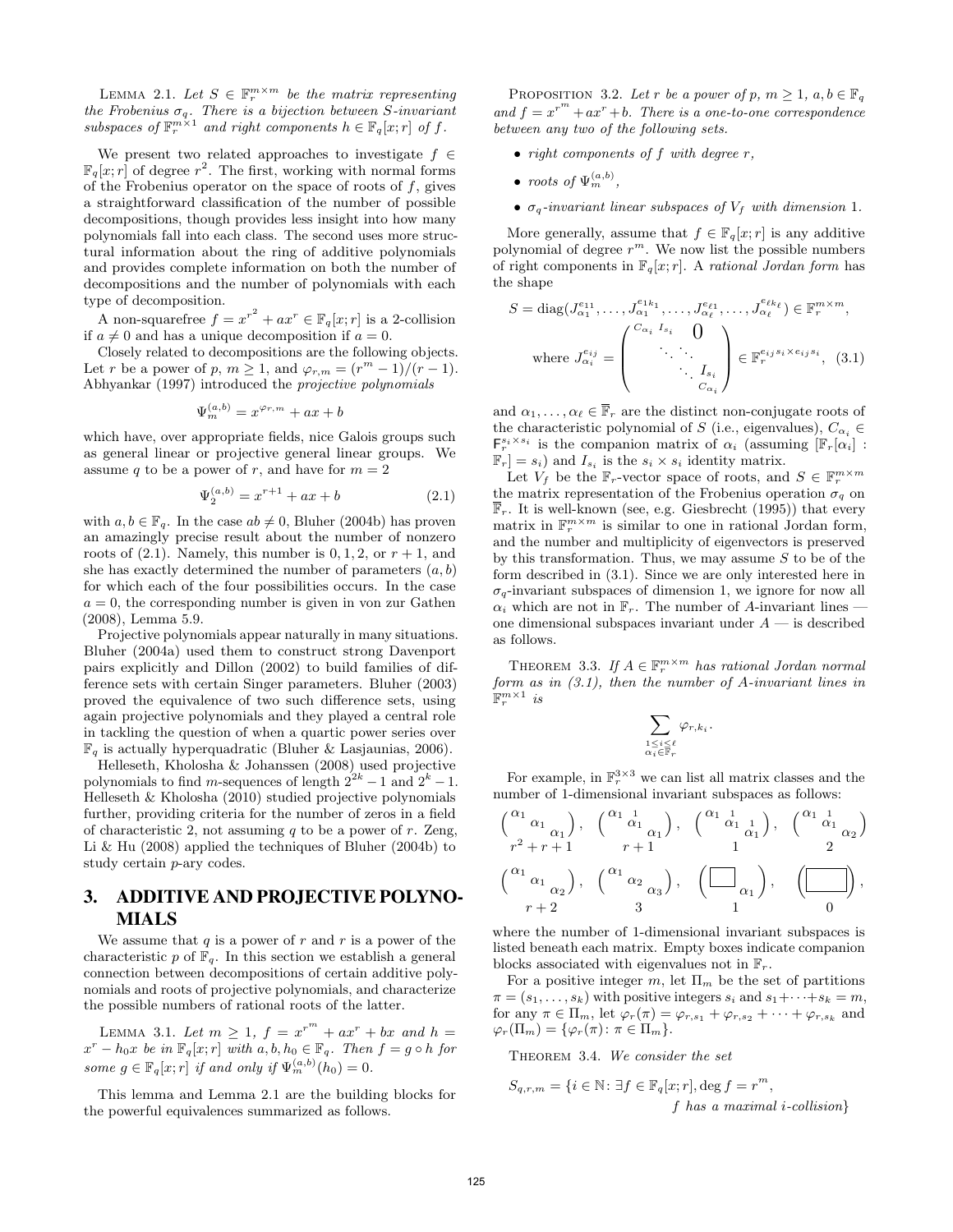of maximal collision sizes for additive polynomials. Then

$$
S_0 = \{0\},
$$
  
\n
$$
S_m = S_{m-1} \cup \varphi_r(\Pi_m).
$$

As examples, we have

$$
S_0 = \{0\},
$$
  
\n
$$
S_1 = S_0 \cup \{\varphi_r(1)\} = \{0, 1\},
$$
  
\n
$$
S_2 = S_1 \cup \{\varphi_r(1, 1), \varphi_r(2)\} = \{0, 1, 2, r + 1\},
$$
  
\n(consistent with Bluher (2004b))  
\n
$$
S_3 = S_2 \cup \{\varphi_r(3), \varphi_r(2) + 1, 3\},
$$
  
\n
$$
S_4 = S_3 \cup \{\varphi_r(4), \varphi_r(3) + 1, 2\varphi_r(2), \varphi_r(2) + 2, 4\}.
$$

The size of  $S_m$  equals  $\sum_{0 \le k \le m} p(k)$ , where  $p(k)$  is the number of additive partitions of  $\overline{k}$ . This grows exponentially in m [\(Hardy & Ramanujan, 1918\)](#page-7-27) but is still surprisingly small considering the generality of the polynomials involved. By Proposition [3.2,](#page-2-3)  $S_m$  consists of the number of roots of any  $\Psi_{m}^{(a,b)}$ , and equivalently the number of  $\sigma_{q}$ -invariant linear subspaces of  $V_f$  of dimension 1 for any  $f = x^{r^m} + ax^r + bx$ .

We investigate the general result of Theorem [3.4](#page-2-4) in the case  $m = 2$  further. This leads, for each i, to an exact determination of how often *i*-collisions occur; consistent with [Bluher](#page-7-1) [\(2004b\)](#page-7-1). Assume that  $f \in \mathbb{F}_q[x; r]$  is squarefree, with root space  $V_f$ . Again let  $\sigma_q$  be the Frobenius automorphism fixing  $\mathbb{F}_q$ , and  $S \in \mathbb{F}_r^{2 \times 2}$  its representation with respect to some fixed basis. The number of one-dimensional subspaces of  $V_f$  invariant under  $\sigma_q$  is equal to the number of nonzero vectors  $w \in \mathbb{F}_r^{2 \times 1}$  such that  $Sw = \lambda w$  for some  $\lambda \in \mathbb{F}_r$ , that is, the number of eigenvalues of  $S$ . Each such  $w$  generates a onedimensional  $\sigma_{q}$ -invariant subspace, and each such subspace is generated by  $r - 1$  such w. Thus, the number of distinct  $\sigma_{q}$ invariant subspaces of dimension one, and hence the number of right components in  $\mathbb{F}_q[x; r]$  of degree r, is equal to the number of eigenvectors of S in  $\mathbb{F}_r^2$ , divided by  $r-1$ .

We now classify  $\sigma_q$  according to the possible matrix similarity classes of S, as captured by its rational canonical form, and count the number of eigenvectors and components in each case. Note that the number of eigenvectors of  $S$  equals the number of eigenvectors of  $T$  when  $S$  is a similar matrix to  $T$   $(S \sim T)$ .

<span id="page-3-1"></span>THEOREM 3.5. Let  $f \in \mathbb{F}_q[x; r]$  be squarefree of degree  $r^2$ . Suppose the Frobenius automorphism  $\sigma_q$  is represented by  $S \in \mathbb{F}_r^{2 \times 2}$ , and  $\Lambda \in \mathbb{F}_r[z]$  is the minimal polynomial of the matrix S. Then one of the following holds:

Case 0:  $S \sim \begin{pmatrix} 0 & \delta \\ 1 & \gamma \end{pmatrix}$ , and  $\Lambda = z^2 - \gamma z - \delta \in \mathbb{F}_r[z]$  is irreducible, and f is indecomposable.

Case 1:  $S \sim \begin{pmatrix} \gamma & 1 \\ 0 & \gamma \end{pmatrix} \in \mathbb{F}_r^{2 \times 2}$  with  $\gamma \neq 0$ , and  $\Lambda = (z - \gamma)^2$ , and f has a unique right component of degree r.

Case 2:  $S \sim \left(\begin{smallmatrix} \gamma & 0 \\ 0 & \delta \end{smallmatrix}\right) \in \mathbb{F}_r^{2 \times 2}$  for  $\gamma \neq \delta$  with  $\gamma \delta \neq 0$ , when  $\Lambda = (z - \gamma)(z - \delta)$ , and f has a 2-collision.

Case  $r + 1$ :  $S = \begin{pmatrix} \gamma & 0 \\ 0 & \gamma \end{pmatrix} \in \mathbb{F}_r^{2 \times 2}$ , for  $\gamma \neq 0$ , and f has an  $(r+1)$ -collision.

# <span id="page-3-0"></span>4. ALGORITHMS FOR ADDITIVE POLY-NOMIALS

Given  $f \in \mathbb{F}_q[x; r]$  of degree  $r^2$ , using the techniques of [Section 3,](#page-2-0) combined with basic algorithms from [Giesbrecht](#page-7-12) [\(1998\)](#page-7-12), we can quickly determine the number of collisions for f. The centre of  $\mathbb{F}_q[x; r]$  will be a useful tool in understanding its structure, and is easily shown to be equal to

$$
\mathbb{F}_r[x;q] = \left\{ \sum_{0 \le i \le \kappa} a_i x^{q^i} : \kappa \in \mathbb{Z}_{\ge 0}, a_0, \ldots, a_\kappa \in \mathbb{F}_r \right\} \subseteq \mathbb{F}_q[x;r]
$$

(see, e.g., [Giesbrecht](#page-7-12) [\(1998\)](#page-7-12)). This is isomorphic to the ring  $\mathbb{F}_r[y]$  of polynomials under the usual addition and multiplication, via the isomorphism

$$
f = \sum_{0 \le i \le \kappa} a_i x^{q^i} \; \mapsto \; \tau(f) = \sum_{0 \le i \le \kappa} a_i y^i
$$

(see [Lidl & Niederreiter](#page-7-17) [\(1983\)](#page-7-17), Section 3.4).  $\mathbb{F}_r[y]$  has the important property of being a commutative unique factorization domain. Every element  $f \in \mathbb{F}_q[x; r]$  has a unique minimal central left composition (mclc)  $f^* \in \mathbb{F}_r[x; q]$ , the nonzero monic polynomial in  $\mathbb{F}_r[x; q]$  of minimal degree such that  $f^* = g \circ \hat{f}$  for some  $g \in \mathbb{F}_q[x; r]$ . Given  $\nu \in \overline{\mathbb{F}_r}$ , we say that v belongs to  $f \in \mathbb{F}_q[x; r]$  if f is the nonzero polynomial in  $\mathbb{F}_q[x; r]$  of lowest degree of which  $\nu$  is a root.

FACT 4.1 (GIESBRECHT, 1998). Let  $p$  be a prime,  $r$  a power of p and  $q = r^d$ . For  $f \in \mathbb{F}_q[x; r]$  of degree  $r^m$ , we can find the minimal central left composition  $f^* \in \mathbb{F}_r[x;q]$  with  $O(d^3m^3)$  operations in  $\mathbb{F}_r$ .

The following key theorem shows the close relationship between the minimal central left composition and the minimal polynomial of the Frobenius automorphism.

THEOREM 4.2. Let  $f \in \mathbb{F}_q[x; r]$  be squarefree of degree  $r^m$ with roots  $V_f \subseteq \overline{\mathbb{F}}_r$ . Fix an  $\mathbb{F}_r$ -basis  $\mathcal{B} = \langle \nu_1, \ldots, \nu_m \rangle \in \overline{\mathbb{F}}_r^m$ <br>for  $V_f$ , so that  $V_f \cong \mathbb{F}_r^{m \times 1}$ . Let  $S \in \mathbb{F}_r^{m \times m}$  represent the action of the Frobenius automorphism  $\sigma_q$  on  $V_f$  with respect to B. Then the image  $\tau(f^*) \in \mathbb{F}_r[y]$  of the minimal central left composition  $f^* \in \mathbb{F}_r[x;q]$  of f is equal to the minimal polynomial  $\Lambda \in F_r[x]$  of the matrix S.

It is useful to recall a little more about the ring  $\mathbb{F}_q[x; r]$ . [Ore](#page-7-16) [\(1933\)](#page-7-16) shows that for any  $f, g \in \mathbb{F}_q[x; r]$ , there exists a unique monic  $h \in \mathbb{F}_q[x; r]$  of maximal degree, and  $u, v, \in$  $\mathbb{F}_q[x; r]$ , such that  $f = u \circ h$  and  $g = v \circ h$ , called the greatest common right component (gcrc) of f and g. Also,  $h = \text{gcrc}(f,g) = \text{gcd}(f,h)$ , and the roots of h are those in the intersection of the roots of  $g$  and  $h$ . Furthermore, there exists a unique monic and nonzero  $h \in \mathbb{F}_q[x; r]$  of minimal degree, and  $u, v \in \mathbb{F}_q[x; r]$ , such that  $h = u \circ f$  and  $h = v \circ g$ , called the *least common left composition (lclc)* of  $f$ ,  $g$ . The roots of h are the  $\mathbb{F}_r$ -vector space sum of the roots of f and g; this sum is direct if  $\text{gcrc}(f,g) = 1$ . In fact, there is an efficient Euclidean-like algorithm for computing the lclc and gcrc; see, [Ore](#page-7-16) [\(1933\)](#page-7-16), and [Giesbrecht](#page-7-12) [\(1998\)](#page-7-12) for an analysis. We now present our algorithm to count decompositions of

polynomials in  $\mathbb{F}_q[x; r]$  of degree  $r^2$ .

### Algorithm: DecompositionCounting

Input:  $\blacktriangleright f \in \mathbb{F}_q[x; r]$  of degree  $r^2$ , where  $q = r^d$ Output:  $\longrightarrow$  The number of decompositions of  $f$ 

- (1) If  $f'(0) = 0$  Then
- (2) If  $f = x^{r^2}$  Then Return 1
- (3) Else Return 2
- (4) Else  $f^* \leftarrow \text{mclc}(f) \in \mathbb{F}_r[x; q]$
- (5) If deg  $f^* = r$  Then Return  $r + 1$
- (6) Factor  $\tau(f^*) \in \mathbb{F}_r[y]$  over  $\mathbb{F}_r[y]$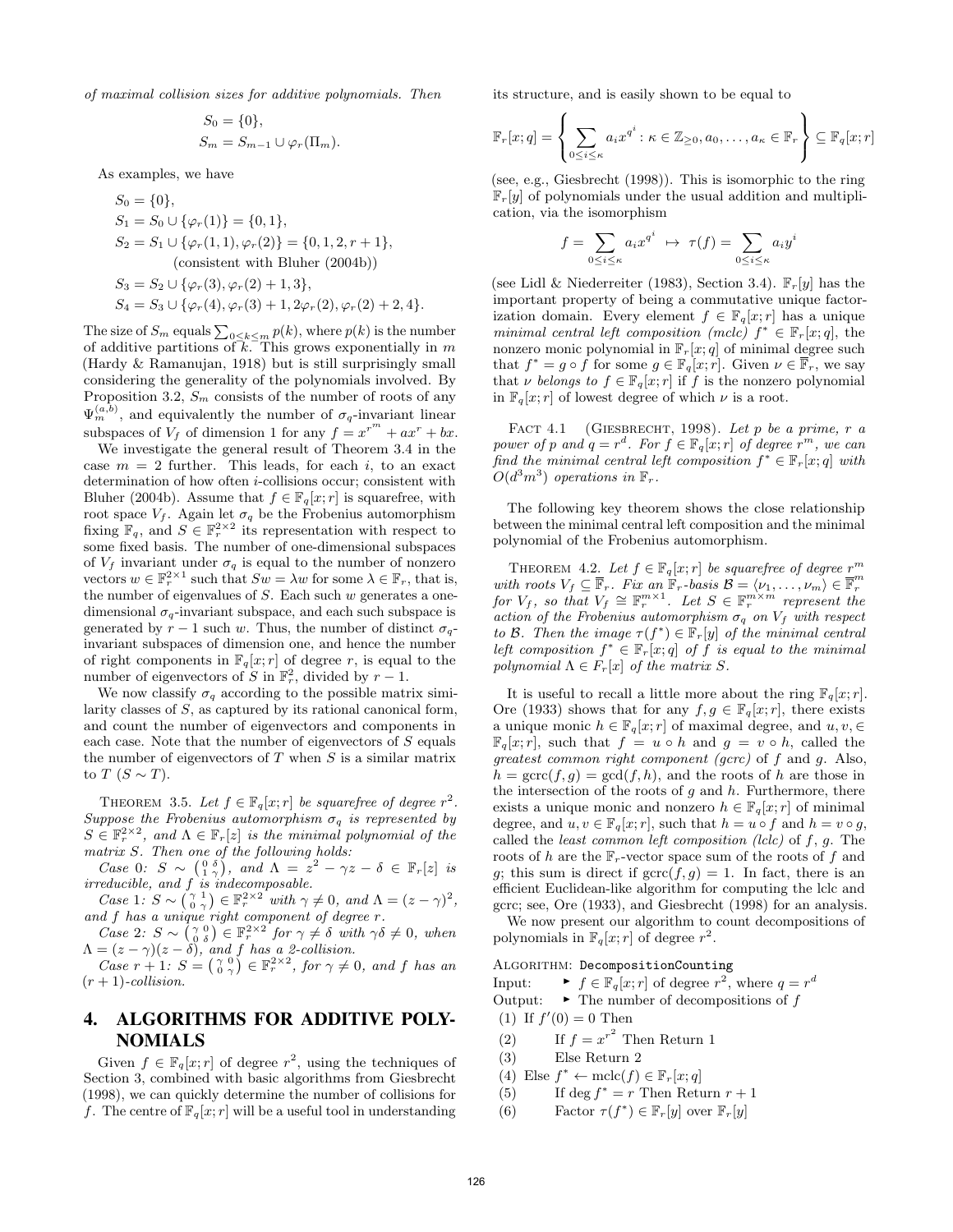- (7) If  $\tau(f^*) \in \mathbb{F}_r[y]$  is irreducible Then Return 0
- (8) If  $\tau(f^*) = (y a)^2$  for some  $a \in \mathbb{F}_r$  Then Return 1

$$
(9) \qquad \text{Return } 2
$$

Well-known factorization methods yield the following.

THEOREM 4.3. The algorithm DecompositionCounting works as specified and requires an expected number of  $O(d^3)$  log r operations in  $\mathbb{F}_r$  using a randomized algorithm, or  $d^{O(1)}$  log r operations with a deterministic algorithm (assuming the ERH).

The algorithm DecompositionCounting also yields the number of rational roots of the projective polynomial  $x^{r+1}$  +  $ax + b$  (Proposition [3.2\)](#page-2-3).

For the remainder of this section we look at the problem of counting the number of irreducible right components of degree r of any additive polynomial  $f \in \mathbb{F}_q[x; r]$  of degree  $r^m$ . The algorithm will run in time polynomial in  $m$  and  $\log q$ . This will also yield a fast algorithm to compute the number of rational roots of a projective polynomial  $\Psi_m^{(a,b)} \in \mathbb{F}_q[x]$ .

The approach is to compute explicitly the Jordan form of the Frobenius operator  $\sigma_q$  acting on the roots of f, as in [\(3.1\)](#page-2-2). We show how to do this quickly, despite the fact that the actual roots of  $f$  may lie in an extension of exponential degree over  $\mathbb{F}_q$ .

ALGORITHM: FindJordan

- Input:  $\blacktriangleright f \in \mathbb{F}_q[x; r]$  monic squarefree of degree  $r^m$ , where  $r$  is a prime power
- Output:  $\longrightarrow$  Rational Jordan form  $S \in \mathbb{F}_r^{m \times m}$  of the Frobenius automorphism  $\sigma_q(a) = a^q$  (for  $a \in \overline{\mathbb{F}}_r$ ) on  $V_f$ , as in [\(3.1\)](#page-2-2)

(1) Compute 
$$
f^* \leftarrow \text{mclc}(f) \in \mathbb{F}_r[x; q]
$$

(2) Factor  $\tau(f^*) \leftarrow u_1^{\omega_1} u_2^{\omega_2} \cdots u_\ell^{\omega_\ell} \in \mathbb{F}_r[y]$ , where the  $u_i \in$  $\mathbb{F}_r[y]$  are monic irreducible and pairwise distinct, and  $\deg u_i = s_i \text{ for } 1 \leq i \leq \ell$ 

(3) For  $i$  from 1 to  $\ell$  do

(4) For 
$$
j
$$
 from 1 to  $\omega_i$  do

(5) 
$$
h_{ij} \leftarrow \text{gcrc}(\tau^{-1}(u_i^j), f)
$$

(6) 
$$
\xi_{ij} \leftarrow (\log_r h_{ij})/s_i \text{ (i.e., } \deg h_{ij} = r^{s_i \xi_{ij}})
$$

(7) For j from 1 to  $\omega_i - 1$  do

$$
(8) \qquad \delta_{ij} \leftarrow \xi_{ij} - \xi_{i,j+1}
$$

$$
(9) \qquad \delta_{i\omega_i} \leftarrow \xi_{i\omega_i}
$$

$$
(10) \qquad k_i \leftarrow \xi_{i1}
$$

(11) 
$$
(e_{i1}, \ldots, e_{ik_i}) \leftarrow (\underbrace{1, \ldots, 1}_{\delta_{i1}}, \underbrace{2, \ldots, 2}_{\delta_{i2}}, \ldots, \underbrace{\omega_i, \ldots, \omega_i}_{\delta_{i\omega_i}})
$$
  
(12) Return  $S = \text{diag} \left( I^{e_{11}} \right) I^{e_{1k_1}} I^{e_{\ell_1}} I^{e_{\ell_1}} I^{e_{\ell_k}}$ 

(12) Return 
$$
S = \text{diag}\left(J_{\alpha_1}^{e_{11}}, \ldots, J_{\alpha_1}^{e_{1k_1}}, \ldots, J_{\alpha_\ell}^{e_{\ell1}}, \ldots, J_{\alpha_\ell}^{e_{\ell k_\ell}}\right)
$$

THEOREM 4.4. The algorithm FindJordan works as specified. It requires an expected number of operations in  $\mathbb{F}_q$  which is polynomial in  $m$  and  $\log r$  (Las Vegas).

Now given an  $f \in \mathbb{F}_q[x; r]$  we can quickly compute the rational Jordan form of the Frobenius autormorphism on its root space. Computing the number of degree r factors (or indeed, the number of irreducible factors of any degree) is easy, following the same method as in [Section 3.](#page-2-0)

THEOREM 4.5. If the Frobenius automorphism of the root space of an  $f \in \mathbb{F}_q[x; r]$  has rational Jordan form in the notation of Algorithm FindJordan where

$$
S = \text{diag}\left(J_{\alpha_1}^{e_{11}}, \dots, J_{\alpha_1}^{e_{1k_1}}, \dots, J_{\alpha_\ell}^{e_{\ell 1}}, \dots, J_{\alpha_\ell}^{e_{\ell k_\ell}}\right),
$$

$$
(e_{i1}, \dots, e_{ik_i}) \leftarrow (\underbrace{1, \dots, 1}_{\delta_{i1}}, \underbrace{2, \dots, 2}_{\delta_{i2}}, \dots, \underbrace{\omega_i, \dots, \omega_i}_{\delta_{i\omega_i}})
$$

for  $1 \leq i \leq \ell$ , then the number of indecomposable right components of degree r is

$$
\sum_{s_i=1} \sum_{1 \leq j \leq \omega_i} \delta_{ij} \cdot \frac{r^j-1}{r-1}.
$$

Thus, the number of right components of degree  $r$  of an additive polynomial of degree  $r^m$  can be computed in time polynomial in  $m$  and  $\log q$ , and also the number of roots in  $\mathbb{F}_r$  of a projective polynomial (Lemma [3.1\)](#page-2-5).

#### <span id="page-4-0"></span>5. PROJECTIVE POLYNOMIALS AND ROOTS

We now actually construct and enumerate all the polynomials in each case 0, 1, 2,  $r + 1$  as in Theorem [3.5.](#page-3-1)

THEOREM 5.1. Let  $r$  be a prime power and  $q$  a power of r. For  $i \in \mathbb{N}$  let

$$
C_{q,r,m,i} = \{(a,b) \in \mathbb{F}_q^2 : x^{r^m} + ax^r + bx
$$
  
has a maximal i-collision in  $\mathbb{F}_q[x; r] \},\$ 

<span id="page-4-1"></span>
$$
c_{q,r,m,i} = \#C_{q,r,m,i},
$$

and drop  $q, r, m$  from the notation. For  $m = 2$ , the following holds:

Case 0: C<sub>0</sub> is the set of all  $f \in \mathbb{F}_q[x; r]$  of degree  $r^2$  whose minimal central left compositions  $f^* \in \mathbb{F}_r[x;q]$  have degree  $q^2$  and cannot be written as  $f^* = g^* \circ h^*$  for  $g^*, h^* \in \mathbb{F}_r[x; q]$ of degree q, or equivalently that the image  $\tau(f^*) \in \mathbb{F}_r[y]$  of f<sup>\*</sup> is irreducible of degree 2. We have

$$
c_0 = \frac{r(q^2 - 1)}{2(r + 1)}.
$$

Case 1:  $C_1$  is the set of all  $f \in \mathbb{F}_q[x; r]$  of degree  $r^2$  with minimal central left composition  $f^* = g^* \circ g^*$  for  $g^* = x^q - cx$ for  $c \in \mathbb{F}_r^{\times}$ , and

$$
c_1 = \frac{q^2 - q}{r} + 1.
$$

Case 2:  $C_2$  is the set of all  $f \in \mathbb{F}_q[x; r]$  with minimal central left composition  $f^* = g^* \circ h^*$  for  $g^*, h^* \in \mathbb{F}_r[x; q]$  of degree q with  $gcd(g^*, h^*) = 1$ , and

$$
c_2 = \frac{(q-1)^2 \cdot (r-2)}{2(r-1)} + q - 1.
$$

Case  $r + 1$ :  $C_{r+1}$  is the set of all  $f \in \mathbb{F}_q[x; r]$  of degree  $r^2$  with minimal central left composition  $f^* = x^q + cx$ , for  $c \in \mathbb{F}_r^{\times}$ , and

$$
c_{r+1} = \frac{(q-1)(q-r)}{r(r^2-1)}.
$$

Since  $c_0 + c_1 + c_2 + c_{r+1} = q^2$ , these are the only possible numbers of collisions of a degree  $r^2$  polynomial in  $\mathbb{F}_q[x; r]$ .

In each case, the number of collisions of an  $f \in \mathbb{F}_q[x; r]$  is determined by the factorization of its minimal central left composition  $f^*$  in  $\mathbb{F}_r[x;q]$ . Here deg  $\tau(f^*) \in \{1,2\}$ , and we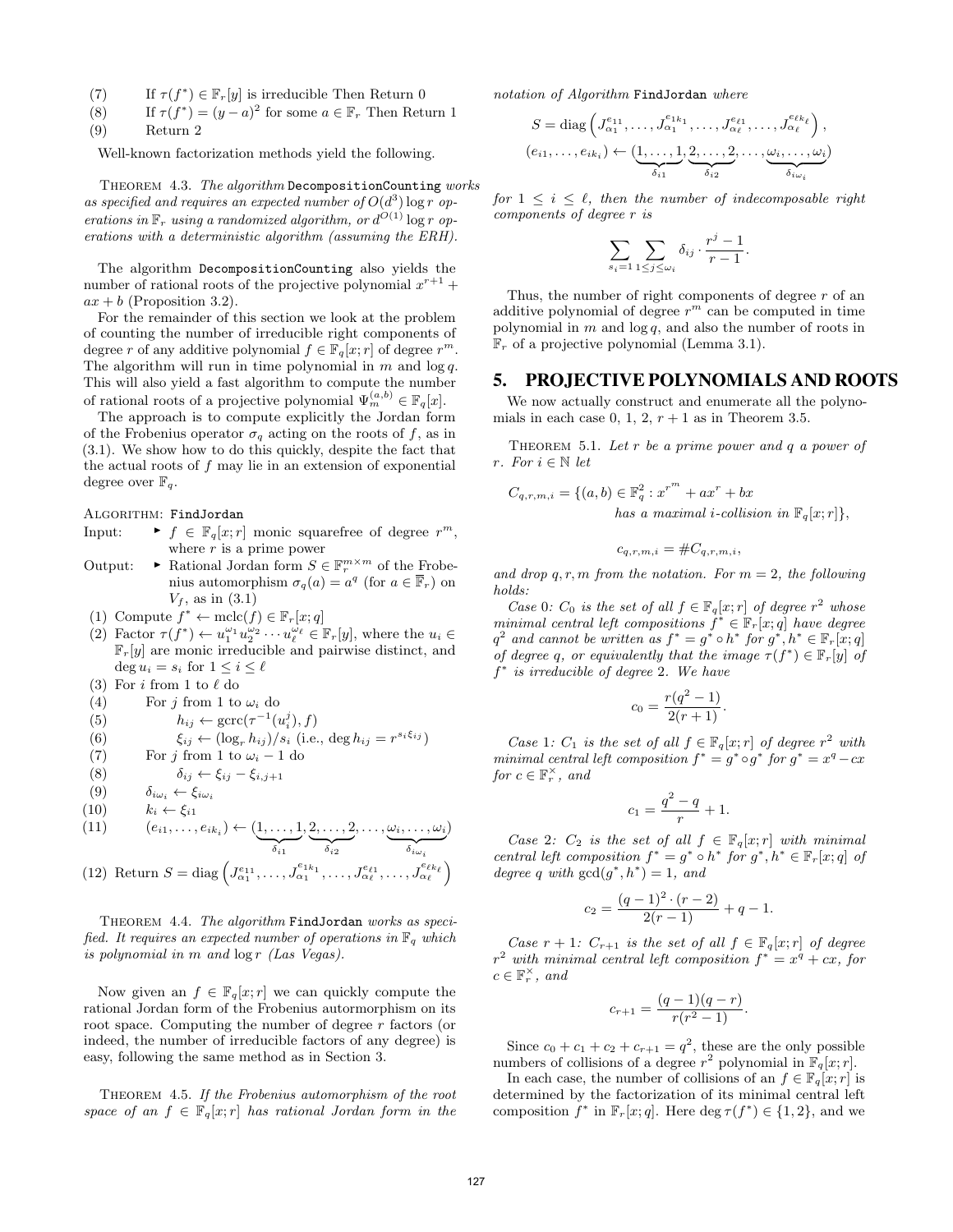can enumerate all such  $f^*$  in each class (irreducible linear, irreducible quadratic, perfect square, or product of distinct linear factors). We can decompose each such  $f^*$  using the algorithms of [Giesbrecht](#page-7-12) [\(1998\)](#page-7-12) to generate polynomials with a prescribed number of collisions.

We show now how to construct indecomposable additive polynomials of prescribed degree, and count their number. We also show how to construct additive polynomials with a single, unique complete decomposition and count the number of such polynomials.

The following theorem characterizes indecomposable polynomials of degree  $r^{\ell}$  in terms of their minimal central left compositions. This theorem allows us to get hold of degree r right components from the roots of  $\tau(f^*)$  in  $\mathbb{F}_q$ .

Theorem 5.2 [\(Giesbrecht, 1998,](#page-7-12) Theorem 4.3). Let  $f^* \in \mathbb{F}_r[x; q]$  have degree  $q^{\ell}$ , such that  $\tau(f^*) \in \mathbb{F}_r[y]$  is irreducible (of degree  $\ell$ ). Then every indecomposable right component  $f \in \mathbb{F}_q[x; r]$  of  $f^*$  has degree  $r^{\ell}$ . Conversely, all  $\hat{f} \in \mathbb{F}_{q}[x;r]$  which are indecomposable of degree  $r^{\ell}$  are such that  $\tau(f^*) \in \mathbb{F}_r[y]$  is irreducible of degree  $\ell$ , where  $f^* \in \mathbb{F}_r[x; q]$  is the minimal central left composition of f.

The following bound has been shown in [Odoni](#page-7-28) [\(1999\)](#page-7-28). Our methods here provide a simple proof. Let

$$
I_r(n) = \sum_{d \mid n} \mu(n/d)r^d
$$

be the number of monic irreducible polynomials in  $\mathbb{F}_r[y]$ of degree n (see, e.g., [Lidl & Niederreiter](#page-7-17)  $(1983)$ , Theorem 3.25).

THEOREM 5.3. Let  $q$  be a power of  $r$ . The number of monic indecomposable polynomials  $f \in \mathbb{F}_q[x; r]$  of degree  $r^m$ is

$$
\frac{q^m-1}{r^m-1}I_r(m).
$$

This implies there are (slightly) more indecomposable additive polynomials of degree  $r^m$  in  $\mathbb{F}_q[x; r]$  than irreducible polynomials of degree m in  $\mathbb{F}_q[y]$ .

The above theorem also yields a reduction from the problem of finding indecomposable polynomials in  $\mathbb{F}_q[x; r]$  of prescribed degree to that of decomposing polynomials in  $\mathbb{F}_q[x; r]$ . A fast randomized algorithm for decomposing additive polynomials is shown in [Giesbrecht](#page-7-12) [\(1998\)](#page-7-12), which requires a number of operations bounded by  $(m + \log q)^{O(1)}$ . Thus, we can just choose a random polynomial in  $\mathbb{F}_q[x; r]$  of prescribed degree and check if it is irreducible, with a high expectation of success. A somewhat slower polynomial-time reduction from decomposing additive polynomials in  $\mathbb{F}_q[x; r]$ to factoring in  $\mathbb{F}_r[y]$  is also given in [Giesbrecht](#page-7-12) [\(1998\)](#page-7-12). This suggests the interesting question as to whether one can find indecomposable polynomials in  $\mathbb{F}_q[x; r]$  of prescribed degree  $n$  in deterministic polynomial-time, assuming the ERH ( $\grave{a}$  la [Adleman & Lenstra](#page-7-29) [\(1986\)](#page-7-29)).

We finish this section by establishing connections to the counts of [Bluher](#page-7-1) [\(2004b\)](#page-7-1) and [von zur Gathen](#page-7-14) [\(2009\)](#page-7-14). Propo-sition [3.2](#page-2-3) yields an equivalent description of  $C_{q,r,m,i}$  as

$$
C_{q,r,m,i} = \{(a,b) \in \mathbb{F}_q^2 \colon \Psi_m^{(a,b)} \text{ has exactly } i \text{ roots in } \mathbb{F}_q\}.
$$

[Section 3](#page-2-0) says that

$$
C_{q,r,m,i} \neq \emptyset \implies i \in S_{q,r,m}
$$

and  $S_{q,r,m}$  is determined in Theorem [3.4.](#page-2-4) Furthermore, let

$$
C_{q,r,m,i}^{(1)} = \{(a,b) \in C_{q,r,m,i} : b \neq 0\},
$$
  

$$
C_{q,r,m,i}^{(2)} = \{(a,b) \in C_{q,r,m,i} : ab \neq 0\},
$$

and  $c_{q,r,m,i}^{(j)} = \#C_{q,r,m,i}^{(j)}$  for  $j = 1, 2$ . Leaving out the indices, we have  $C^{(2)} \subseteq C^{(1)} \subseteq C$ . The set  $C^{(1)}$  occurs naturally in general decompositions (Proposition [6.5](#page-6-0) [\(iii\)](#page-6-1) for  $r = p$ ), and  $C^{(2)}$  is the subject of [Bluher](#page-7-1) [\(2004b\)](#page-7-1). For an integer  $m \geq 1$ , let

$$
\gamma_{q,r,m} = \gcd(\varphi_{r,m}, q-1).
$$

<span id="page-5-2"></span>PROPOSITION 5.4. We fix  $q, r, m$  as above and drop them from the notation of  $C_{q,r,m,i}^{(j)}$  and  $c_{q,r,m,i}^{(j)}$ .

(i) We have 
$$
C_i = C_i^{(1)}
$$
 for all  $i \notin \{1, \gamma_{m-1} + 1\}$ , and  
\n
$$
C_1 \setminus C_1^{(1)} = \{(a, 0) : (-a)^{(q-1)/\gamma_{q,r,m-1}} \neq 1\},
$$
\n
$$
C_{\gamma_{m-1}+1} \setminus C_{\gamma_{m-1}+1}^{(1)} = \{(a, 0) : (-a)^{(q-1)/\gamma_{q,r,m-1}} = 1\},
$$
\n
$$
c_1 = c_1^{(1)} + (q-1)(1 - \gamma_{q,r,m-1}^{-1}) + 1,
$$
\n
$$
c_{\gamma_{m-1}+1} = c_{\gamma_{m-1}+1}^{(1)} + (q-1)\gamma_{q,r,m-1}^{-1}.
$$

(ii) We have 
$$
C_i^{(1)} = C_i^{(2)}
$$
 for all  $i \notin \{0, \gamma_m\}$ , and  
\n
$$
C_0^{(1)} \setminus C_0^{(2)} = \{(0, b) : (-b)^{(q-1)/\gamma_{q,r,m}} \neq 1\},
$$
\n
$$
C_{\gamma_m}^{(1)} \setminus C_{\gamma_m}^{(2)} = \{(0, b) : (-b)^{(q-1)/\gamma_{q,r,m}} = 1\},
$$
\n
$$
c_0^{(1)} = c_0^{(2)} + (q-1)(1 - \gamma_{q,r,m}^{-1})
$$

$$
c_{\gamma_m}^{(1)} = c_{\gamma_m}^{(2)} + (q-1)\gamma_{q,r,m}^{-1}.
$$
  
We note that Theorem 5.1 is also counting the number possible solutions to the equations  $x^{r+1} + ax + b$ , as in

of possib as in Bluher's (2004) work. The comparison with Bluher's work is interesting because she does not consider the case  $a = 0$ or  $b = 0$  and because her work has multiple cases depending on whether  $d$  is even or odd and whether  $m$  is even or odd, whereas our counts have no such special cases.

The result in the (relatively straightforward) case  $a = 0$ is consistent with the more general Lemma 5.9 of [von zur](#page-7-18) [Gathen](#page-7-18) [\(2008\)](#page-7-18), where  $q$  is not required to be a power of  $r$ , but merely of  $p$ . As a corollary we obtain the counting result of [Bluher](#page-7-1) [\(2004b\)](#page-7-1) (at least over  $\mathbb{F}_q$ , when q is a power of r).

The constructive nature of our proofs allows us to build polynomials prescribed to be in any of these decomposition classes. This follows in the same manner as in the degree  $r^2$  case. We generate elements of  $\mathbb{F}_r[x;q]$  with the desired factorization pattern (which determines the number of collisions) and decompose these over  $\mathbb{F}_q[x; r]$  using the algorithms of [Giesbrecht](#page-7-12) [\(1998\)](#page-7-12).

### <span id="page-5-0"></span>6. GENERAL COMPOSITIONS

The previous sections provide a good understanding of composition collisions for additive polynomials. We now move on to general polynomials of degree  $r^2$ , and provide some explicit non-additive collisions.

<span id="page-5-1"></span>For any  $f = \sum f_i x^i \in \mathbb{F}_q[x]$ , we call  $\deg_2 f = \deg(f \mathrm{lc}(f)x^{\deg f})$  the second-degree of f, with  $\deg_2 f = -\infty$  for monomials and zero.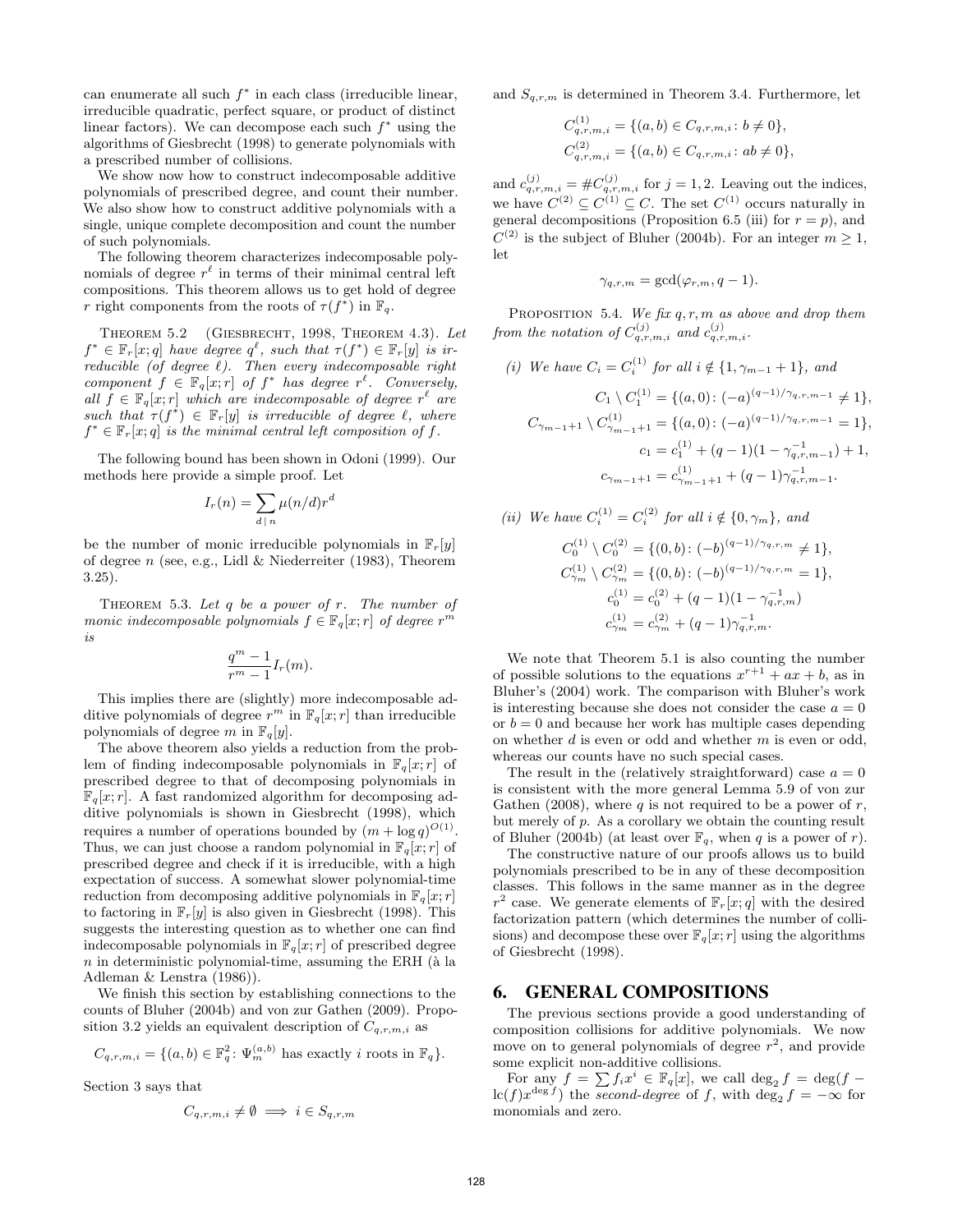THEOREM 6.1. Let q and r be powers of  $p, \varepsilon \in \{0, 1\},\$  $u, s \in \mathbb{F}_q^{\times}$ ,  $t \in T = \{t \in \mathbb{F}_q : t^{r+1} - \varepsilon ut + u = 0\}$ ,  $\ell$  a positive divisor of  $r - 1$ ,  $m = (r - 1)/\ell$ , and

$$
f = F(\varepsilon, u, \ell, s) = x(x^{\ell(r+1)} - \varepsilon u s^r x^{\ell} + u s^{r+1})^m,
$$
  
\n
$$
g = G(u, \ell, s, t) = x(x^{\ell} - u s^r t^{-1})^m,
$$
  
\n
$$
h = H(\ell, s, t) = x(x^{\ell} - st)^m,
$$

all in  $\mathbb{F}_q[x]$ . Then

$$
f=g\circ h,
$$

and f has a  $\#T$ -collision.

If a polynomial  $f \in \mathbb{F}_q[x]$  is monic original, then so is  $f(w) = (x - f(w)) \circ f \circ (x + w)$  for all  $w \in \mathbb{F}_q$ . Every decomposition of f induces a decomposition of  $f(w)$ , and all  $f(w)$  have the same number of decompositions as  $f(0) = f$ .

Among all  $F(\varepsilon, u, \ell, s)_{(w)}$ , the  $F(\varepsilon, u, \ell, s)_{(0)}$  is characterized by the vanishing of the coefficient of  $x^{r^2-\ell r-\ell-1}$ .

PROPOSITION 6.2. Let q and r be powers of p. Let  $\varepsilon$ , u,  $\ell$ , s, t and  $\varepsilon^*$ ,  $u^*$ ,  $\ell^*$ ,  $s^*$ ,  $t^*$  satisfy the conditions of Theorem [6.1,](#page-5-1)  $w, w^* \in \mathbb{F}_q$ ,  $f = F(\varepsilon, u, \ell, s)_{(w)}$ , and  $f^* =$  $F(\varepsilon^*, u^*, \ell^*, s^*)_{(w^*)}$ . The following holds:

(i) If  $f = f^*$ , then  $\varepsilon = \varepsilon^*$  and  $\ell = \ell^*$ .

- (ii) If  $\varepsilon = 1$  and  $\ell < r 1$ , then  $f = f^*$  if and only if  $u = u^*, s = s^* \text{ and } w = w^*.$
- (iii) If  $\varepsilon = 1$  and  $\ell = r 1$ , then  $f = F(1, u, r 1, s)_{(0)}$  and  $f = f^*$  if and only if  $u = u^*$  and  $s = s^*$ .
- (iv) If  $\varepsilon = 0$  and  $\ell < r 1$ , then  $f = F(0, -1, \ell, st)_{(w)}$  and  $f = f^*$  if and only if  $w = w^*$  and  $(s/s^*)^{r+1} = 1$ .
- (v) If  $\varepsilon = 0$  and  $\ell = r 1$ , then  $f = F(0, -1, r 1, st)_{(0)}$ and  $f = f^*$  if and only if  $(s/s^*)^{r+1} = 1$ .

COROLLARY 6.3. Let p, q, r be as in Theorem [6.1,](#page-5-1)  $\gamma =$  $gcd(r + 1, q - 1), i \in \{2, r + 1\}, and N_i$  the number of  $F(\varepsilon, u, \ell, s)_{(w)}$  which have a maximal i-collisions as constructed above. Then

$$
N_i = (1 - q + q \cdot d(r - 1)) \left( c_{q,r,i}^{(2)} + \delta_{\gamma,i} \frac{q - 1}{\gamma} \right)
$$

where  $d(r-1)$  is the number of divisors of  $r-1$ ,  $\delta_{i,j}$  is Kronecker's delta, and  $c_{q,r,i}^{(2)}$  are determined by Theorem [5.1](#page-4-1) and Proposition [5.4.](#page-5-2)

[Von zur Gathen](#page-7-18) [\(2008\)](#page-7-18), Lemma 3.29, determines  $gcd(r +$  $1, q - 1$ ) explicitly.

<span id="page-6-2"></span>CONJECTURE 6.4. Any squarefree maximal i-collision with  $i \geq 2$  at degree  $p^2$  is of the form  $\{(G(u, \ell, s, t)_{(w)}, H(\ell, s, t)_{(w)})\}$ :  $t \in T$ .

In the following, we present partial results on this conjecture, concentrating on the simplest case  $r = p$ . We also give an upper bound on the number of decompositions a single polynomial can have in the case of degree  $p^2$ . No nontrivial estimate seems to be in the literature.

<span id="page-6-0"></span>Proposition 6.5. Let C be a non-Frobenius i-collision over  $\mathbb{F}_q$  with  $i \geq 2$  at degree  $p^2$ . There is an integer k with  $1 \leq k < p$  and the following properties for all  $(g, h) \in C$ .

(*i*)  $\deg_2(g) = \deg_2(h) = k$ .

(ii) For all  $(g^*, h^*) \in C$  with  $(g, h) \neq (g^*, h^*)$ , we have  $g_k \neq g_k^*$  and  $h_k \neq h_k^*$ .

<span id="page-6-1"></span>(iii) Set  $a = -f_{kp}$  and  $b = k^{-1}f_{kp-p+k}$ . Then  $bh_k \neq 0$ , and  $h_k^{p+1} + ah_k + b = 0$ 

$$
g_k = -a - h_k^p = bh_k^{-1}.
$$

(iv)  $i \leq p+1$ .

We have  $k = 1$  for additive polynomials, and  $k = r - \ell$  in Theorem [6.1.](#page-5-1)

Proposition 6.6. Take a non-Frobenius i-collision over  $\mathbb{F}_q$  with  $i \geq 2$  at degree  $p^2$ , and let k be the integer defined in Proposition [6.5.](#page-6-0) Then  $k = 1$  or  $k > p/2$ . In particular, there are no collisions at degree  $p^2$  with  $k = 2$  if  $p > 3$  nor with  $k = 3$  if  $p > 5$ .

### 7. CONCLUSION AND OPEN QUESTIONS

We have presented composition collisions with component degrees  $(r, r)$  for polynomials f of degree  $r^2$ , and observed a fascinating interplay between these examples—quite distinct in the additive and the  $f_{r^2-r-1} \neq 0$  cases—and [Abhyankar'](#page-7-0)s projective polynomials and [Bluher'](#page-7-1)s statistics on their roots. Furthermore, we showed that our examples comprise all possibilities in the additive case, and provided large classes of examples in general. Showing the completeness of our examples in the general case is the main challenge left open here as Conjecture [6.4.](#page-6-2)

Generalizations go in two directions. One is degree  $r^k$  for  $k \geq 3$ . Additive polynomials are of special interest here, and the rational normal form of the Frobenius automorphism will play a major role. For general polynomials, the approximate counting problem is solved in [von zur Gathen](#page-7-14) [\(2009\)](#page-7-14) with a relative error of about  $q^{-1}$ , and it is desirable to reduce this, say to  $q^{-r+1}$ . The second direction is to look at degree  $ar^2$ with  $r \nmid a$ . Now there are no additive polynomials, but for approximate counting, the best known relative error can be as large as 1. It would be interesting to also push this below  $q^{-1}$ , or even  $q^{-r+1}$ .

In some sections, we assume the field size  $q$  to be a power of the parameter  $r$ . As in [Bluher'](#page-7-1)s (2004) work, our methods go through for the general situation, where  $q$  and  $r$  are independent powers of the characteristic.

With respect to additive polynomials, a more thorough computational investigation of projective polynomials is warranted. Automatic generation of Bluher-like counting results for higher degree projective polynomials should be possible, as would be a more exact understanding of their possible collision numbers.

### 8. ACKNOWLEDGMENTS

The authors thank Toni Bluher for telling us about the applications of projective polynomials, and an anonymous referee for pointing us to [Helleseth & Kholosha](#page-7-24) [\(2010\)](#page-7-24).

The work of Joachim von zur Gathen and Konstantin Ziegler was supported by the B-IT Foundation and the Land Nordrhein-Westfalen. The work of Mark Giesbrecht was supported by NSERC Canada and MITACS.

,